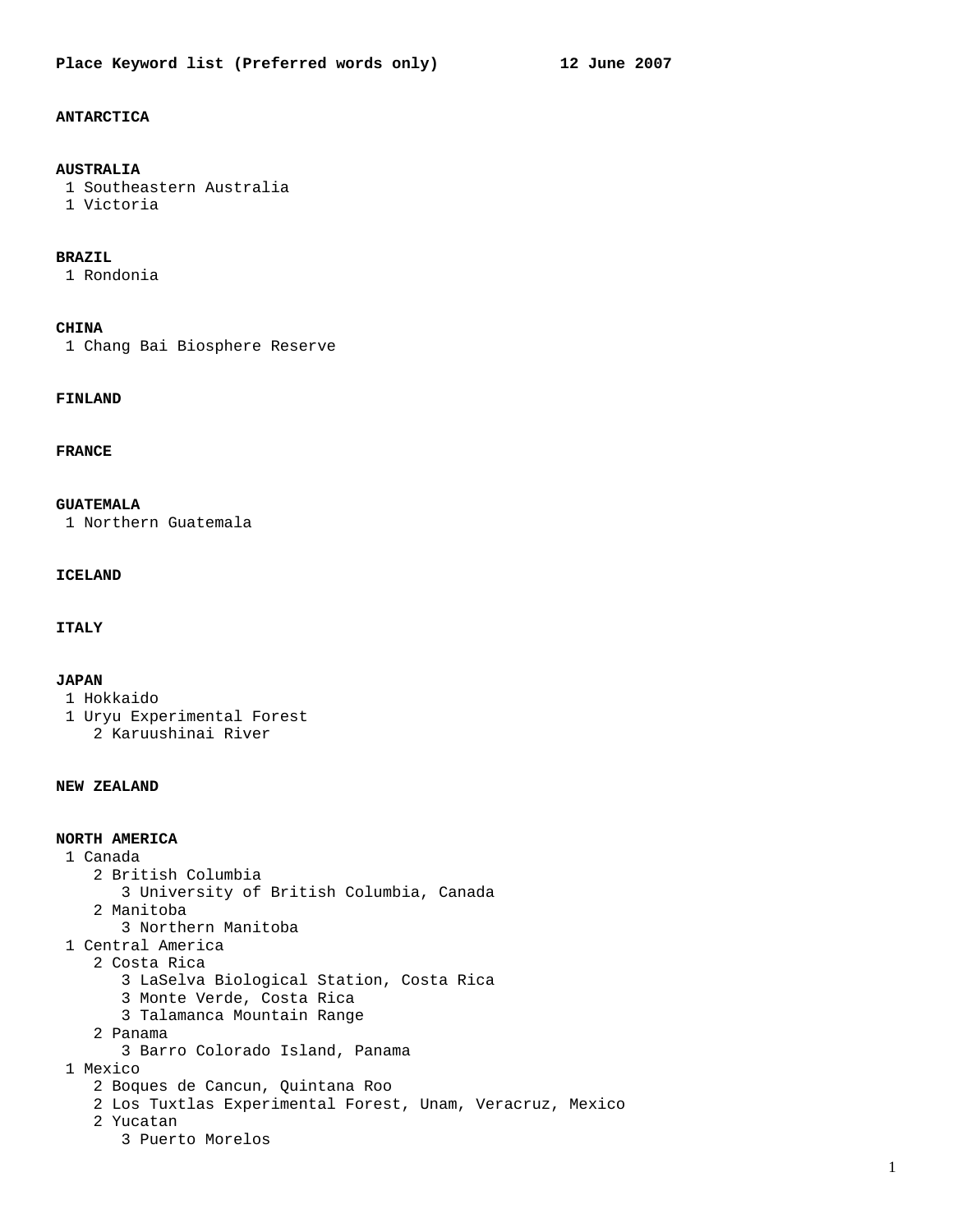### **1 United States**

 2 Alaska 3 Arctic LTER site 3 Bonanza Creek Experimental Forest 3 Chitina River 3 El Outlet 3 Juneau, Alaska 3 Prince William Sound 3 Prince of Wales Island 3 Southeast Alaska 3 Tanana River 2 Arizona 3 Bill Williams River Wildlife Reserve 3 Lake Havasu City 3 Sycamore Creek 2 Arkansas 3 Ouachita Mountains 2 California 3 Blacks Mountain Experimental Forest 3 Blodgett State Research Park, California 3 California Coast 4 Caspar Creek Experimental Watersheds 4 Humboldt Redwoods State Park 5 Bull Creek 4 Redwood Creek Watershed 4 Redwood National Park 3 Kings Canyon National Park 3 Klamath Basin California 3 Mt. Shasta 3 Northern California 3 Northwest Sacramento 3 Sequoia National Park 4 Giant Forest 4 Sequoia National Park Reference Stands 3 Shasta County 4 Shasta Lake 3 Siskiyou County 2 Colorado 3 Arapaho National Forest 4 Fraser Experimental Forest 5 Rocky Mtn. Reference Stands 3 Central Plains Experimental Range, Colorado 3 Loch Vale Watershed, Colorado 3 Niwot Ridge and Green Lakes Valley, Colorado 2 Florida 3 University of Florida, Florida 2 Georgia 3 Coweeta Hydrologic Laboratory 3 Panola Mountain Research Watershed 2 Hawaii 2 Idaho 2 Illinois 2 Kansas 3 Kings Creek 4 South Kings Creek 3 Konza Prairie Research Natural Area, Kansas 2 Maine 3 Mount Desert Island 2 Maryland 2 Massachusetts

3 Harvard Forest, Massachusetts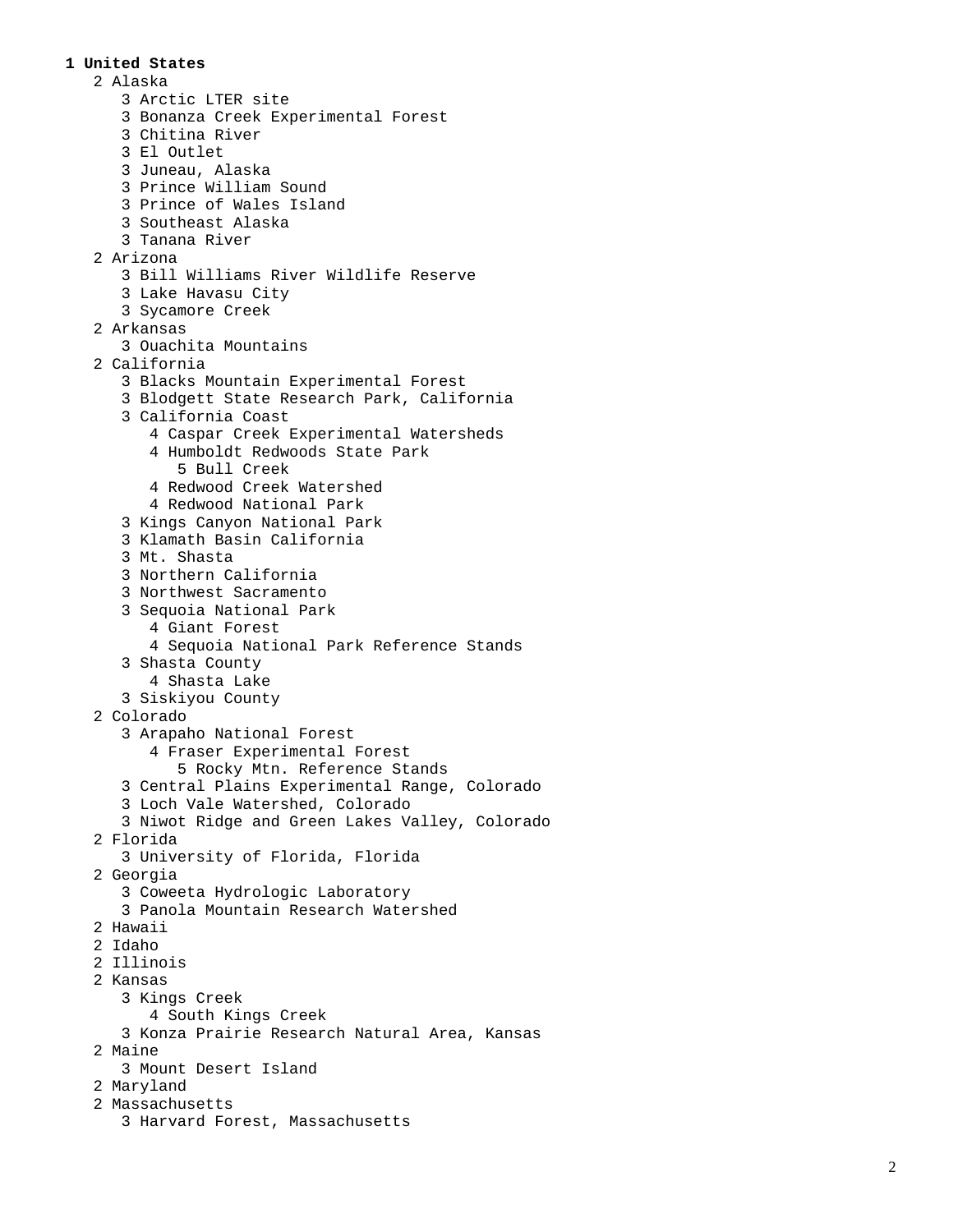2 Michigan 3 Eagle Creek 3 Kellog Biological Station, Michigan 2 Middle Atlantic states 2 Minnesota 3 Cedar Creek Natural History Area, Minnesota 3 Voyageurs National Park 2 Montana 2 New Hampshire 3 Bear Brook 3 Franconia Brook 3 Hubbard Brook Experimental Forest 2 New Mexico 3 Gallina Creek 3 Jornada 3 Santa Margarita Ecological Reserve, California 3 Sevilleta, New Mexico 3 Southern New Mexico 2 North Carolina 3 Ball Creek 4 Upper Ball Creek 3 Duke Forest, North Carolina 2 Northeastern United States 3 Chesapeake Bay 2 Ohio 3 East Fork Little Miami River  **2 Pacific Northwest**  3 Cascade Mountains, Oregon and Washington 4 Noble Fir Growth and Yield 3 Douglas Fir Growth And Yield 3 Miscellaneous Reference Stands  **3 Oregon**  4 Central Oregon 4 Deschutes Basin 5 Deschutes National Forest 6 Cache Mountain RNA 6 Metolius RNA 6 Mokst Butte RNA 6 Ponderosa Pine Growth and Yield 6 Pringle Falls Experimental Forest 7 Pringle Butte 6 Pringle Falls RNA 6 Sisters Ranger District 5 Deschutes River 5 Horse Ridge RNA 5 Ochoco Mountains 6 Ochoco National Forest 7 Dry Mountain RNA 7 Ochoco Divide RNA 5 The Island RNA 4 Gilchrist 4 Klamath Basin 5 Winema National Forest 6 Bluejay Expansion RNA 6 Bluejay RNA 6 Cannon Well RNA 6 Cherry Creek RNA 4 Northeastern Oregon

5 Blue Mountains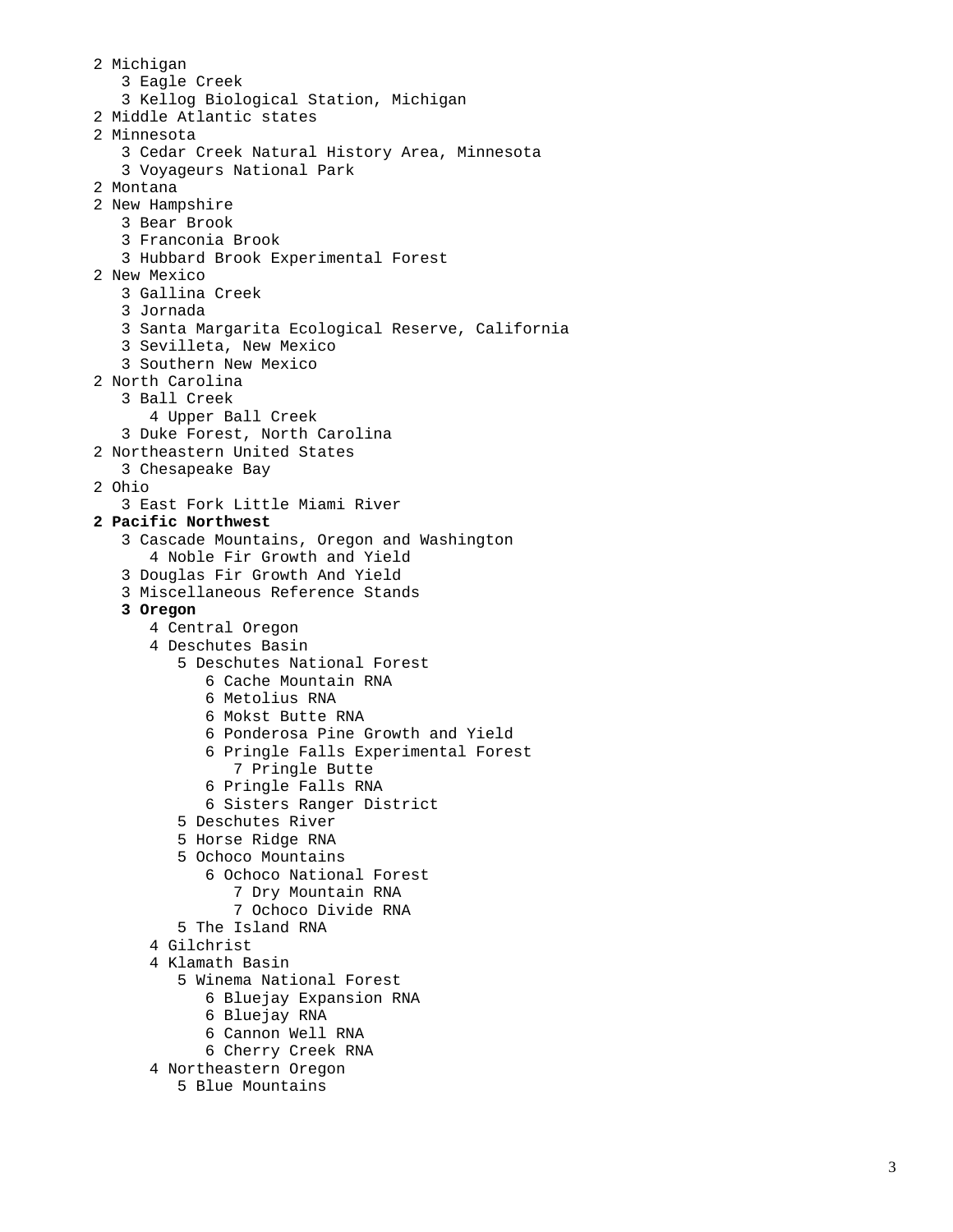- 5 John Day Basin
	- 6 Malheur National Forest
	- 7 Canyon Creek RNA
	- 6 Powell Buttes RNA
- 5 Lower Snake River Basin
	- 6 Umatilla National Forest
		- 7 Heppner Ranger District
			- 8 Skookum Experimental Watersheds
			- 7 North Fork John Day Ranger District
			- 7 Pataha Bunchgrass RNA
		- 7 Pomeroy Ranger District
		- 7 Rainbow Creek RNA
		- 7 Umatilla River
	- 6 Wallowa-Whitman National Forest
		- 7 Imnaha River
		- 7 Indian Creek RNA
- 5 Middle Columbia River Basin
- 5 Middle Snake-Powder Basin
- 5 Wallowa Mountains
- 4 Northern Oregon Coastal
	- 5 Alder Creek
	- 5 Clatsop County
	- 5 Lower Columbia River Basin
		- 6 Haystack Butte
	- 5 Oregon Coast North
	- 5 Siuslaw National Forest
		- 6 Alsea Ranger District, Flynn Creek
		- 6 Alsea Watersheds
		- 6 Flynn Creek RNA
		- 6 Neskowin Crest RNA
		- 6 Reneke Creek RNA
		- 6 Sand Lake RNA
		- 6 Tenmile Creek RNA
	- 5 Tillamook County
- 4 Oregon Cascades
	- 5 Eastern Oregon Cascades
	- 5 Mt. Hood National Forest
		- 6 Bagby RNA
		- 6 Bull Run Watershed
			- 7 Bull Run RNA
			- 7 Fox Creek Watersheds
		- 6 Gumjuwac/Tolo RNA
		- 6 Mill Creek RNA
	- 6 Persia M. Robinson RNA
	- 5 Western Oregon Cascades
		- 6 Abbott Creek RNA
			- 6 Willamette National Forest
				- 7 Andrews Experimental Forest (HJA)
					- 8 Anderson Creek Watershed
					- 8 Andrews Forest Reference Stands
					- 8 Andrews Lookout Creek Watershed
					- 8 Andrews Mack Creek Watershed
					- 8 Andrews Watershed 1
					- 8 Andrews Watershed 10
					- 8 Andrews Watershed 2
					- 8 Andrews Watershed 3
					- 8 Andrews Watershed 6
					- 8 Andrews Watershed 7
					- 8 Andrews Watershed 8
					- 8 Andrews Watershed 9
					- 8 Central Meteorological Station
					- 8 Climatic Station at Watershed 2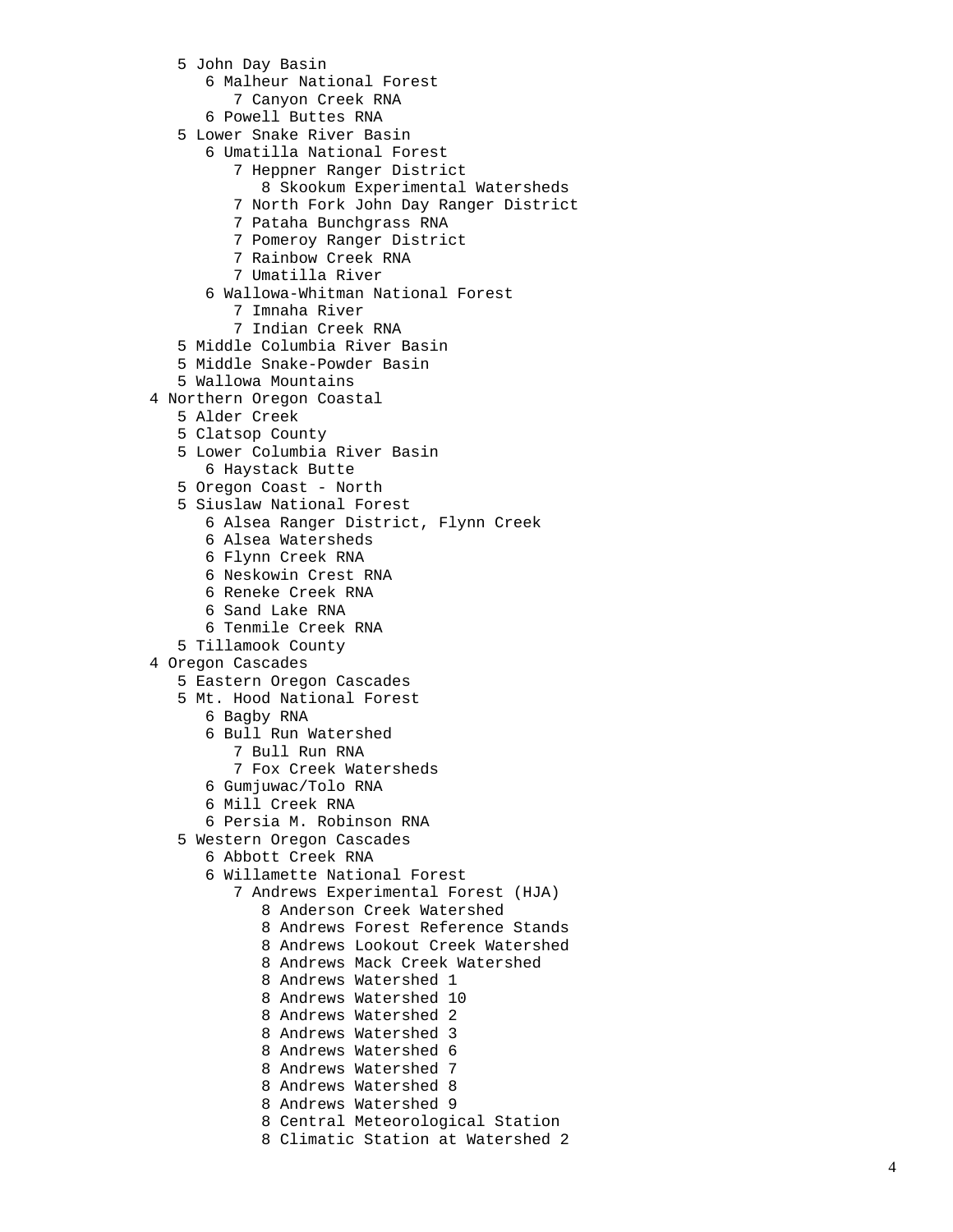- 8 Cold Creek
- 8 High 15 Meteorological Station
- 8 Longer Creek
- 8 Lookout Creek
- 8 McRae Creek
- 8 New Belgium Creek Watershed
- 8 Nostoc Creek
- 8 Primary Meteorological Station
- 8 Upper Lookout Meteorological Station
- 8 Vanilla Leaf Meteorological Station
- 7 Augusta Creek
- 7 Blue River Watershed
	- 8 Blue River fire chronology sites (Weisberg)
	- 8 Carpenter Mountain Area, Blue River Ranger District, OR
	- 8 Upper Blue River Watershed
- 7 Breitenbush River
- 7 Bunchgrass Meadows
- 7 Central Cascades Adaptive Management Area
- 7 Clear Lake
- 7 Cougar Reservoir
- 7 French Pete
- 7 Gold Lake Bog RNA
- 7 Hagan RNA
- 7 McKenzie Pass RNA
- 7 McKenzie River Watershed
	- 8 Quartz Creek
	- 8 South Fork McKenzie River
- 7 Middle Santiam RNA
- 7 Mountain Hemlock Growth and Yield Plots
- 7 Olallie Ridge RNA
	- 8 Torrey-Carlton RNA
- 7 Rigdon Point RNA
- 7 Salmon Creek
- 7 Santiam Pass
- 7 Santiam River
	- 8 Middle Santiam, Sweet Home Ranger District
	- 8 North Santiam River
	- 8 South Santiam River
- 7 Starrbright
- 7 Three Creek RNA
- 7 Three Sisters Biosphere Reserve
- 7 Three Sisters Wilderness Area
	- 8 Cabin Meadows
	- 8 Carpenter Mountain
	- 8 Colt Lake
	- 8 Corral Flats
	- 8 Cow Swamp
	- 8 Dew Lake
	- 8 Elk Meadows
	- 8 English Mountain
	- 8 Frissell Ridge
	- 8 Golden Lake
	- 8 Goose Lake
	- 8 Green Lakes
	- 8 Hand Lake
	- 8 Horse Lake
	- 8 Horsepasture Mountain
	- 8 Indian Holes
	- 8 Island Meadow
	- 8 James Creek
	- 8 Junction Meadow
	- 8 Lane Plateau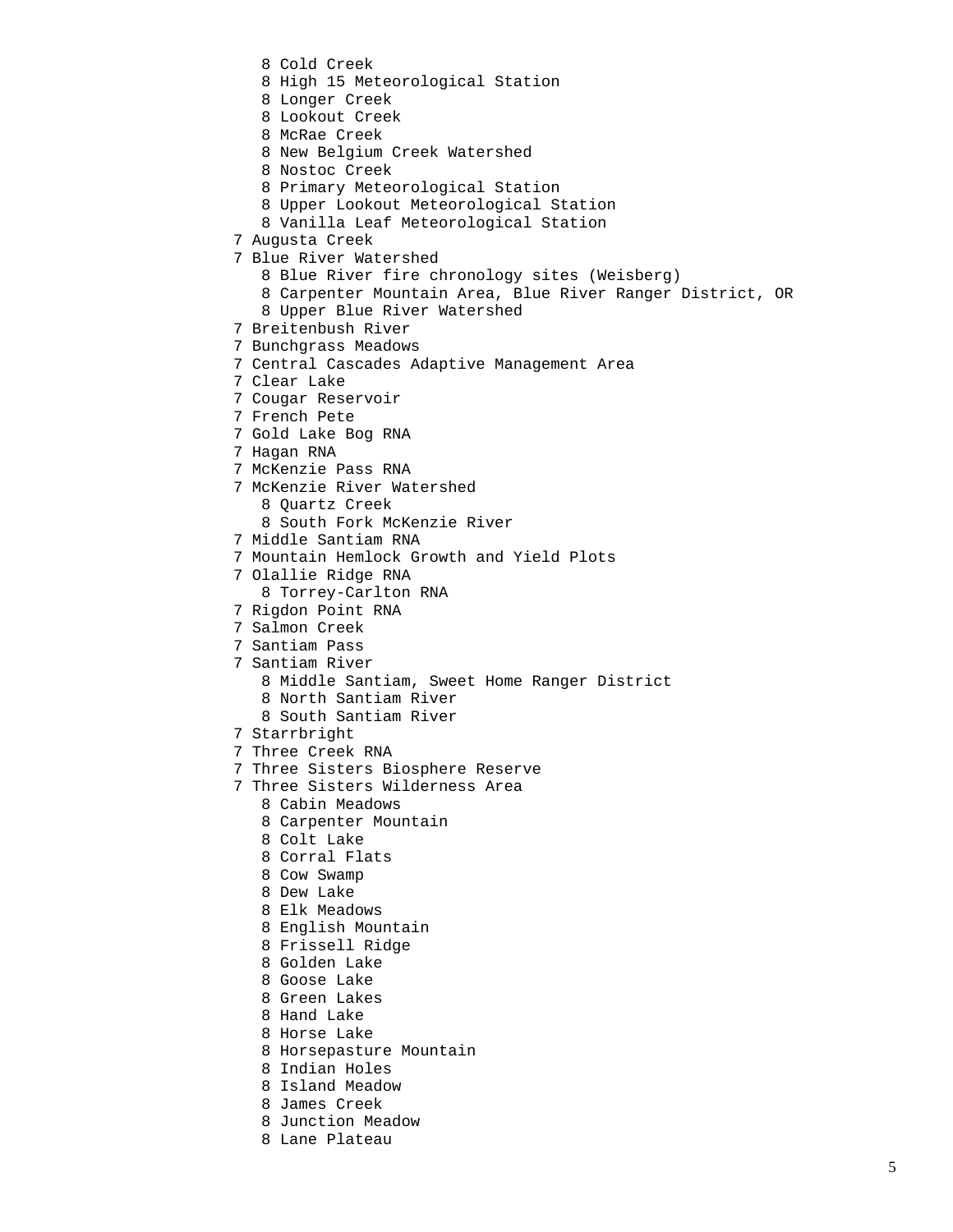8 Lava Lake 8 Ledge Lake 8 Linton Meadows 8 Little Three Creeks Lake 8 Lookout Mountain 8 Lowder Mountain 8 Moraine Lake 8 Mud Lake 8 North of Linton Meadows 8 Ollalie Mountain and Meadows 8 Paradise Meadow 8 Park Meadow 8 Porky Lake 8 Pyramid Mountain 8 Quaking Aspen Swamp 8 Racetrack Meadows 8 Red Meadow 8 Rock Lake 8 Separation Creek Drainage 8 Sisters Mirror Lakes 8 Snowshoe Lake 8 Sparks Lake 8 The Potholes 8 Three Creeks Lake 8 Trout Creek Swamp 8 Walker Creek Trail 8 Wickiup Plain 8 Wildcat Mountain 8 Yankee Mountain 7 Waldo Lake 7 Warner Creek 7 Wildcat Mountain RNA 4 Oregon Coast Range 5 Oregon Coast Range - North 6 Cascade Head Experimental Forest 7 Alder-conifer Plots At Cascade Head EF 6 Deer Creek 6 Drift Creek 6 Flynn Creek 6 High Peak/Moon Creek RNA 6 Horse Creek 6 Mapleton District 6 Mary's Peak 6 Mt. Hebo 6 Nestucca River 6 North Fork Siuslaw River 6 Rock Creek 6 Salmon River (Oregon) 7 Salmon River Estuary 5 Oregon Coast Range - South 4 Riddle 4 Southeastern Oregon 5 Middle Snake-Boise Basin 5 Oregon Closed Basins 6 Benjamin RNA 6 Fremont National Forest 7 Goodlow Mountain RNA 7 Silver Lake Exclosure RNA 7 Vee Pasture RNA 5 Sutton Mountain 5 Trout Creek Mountains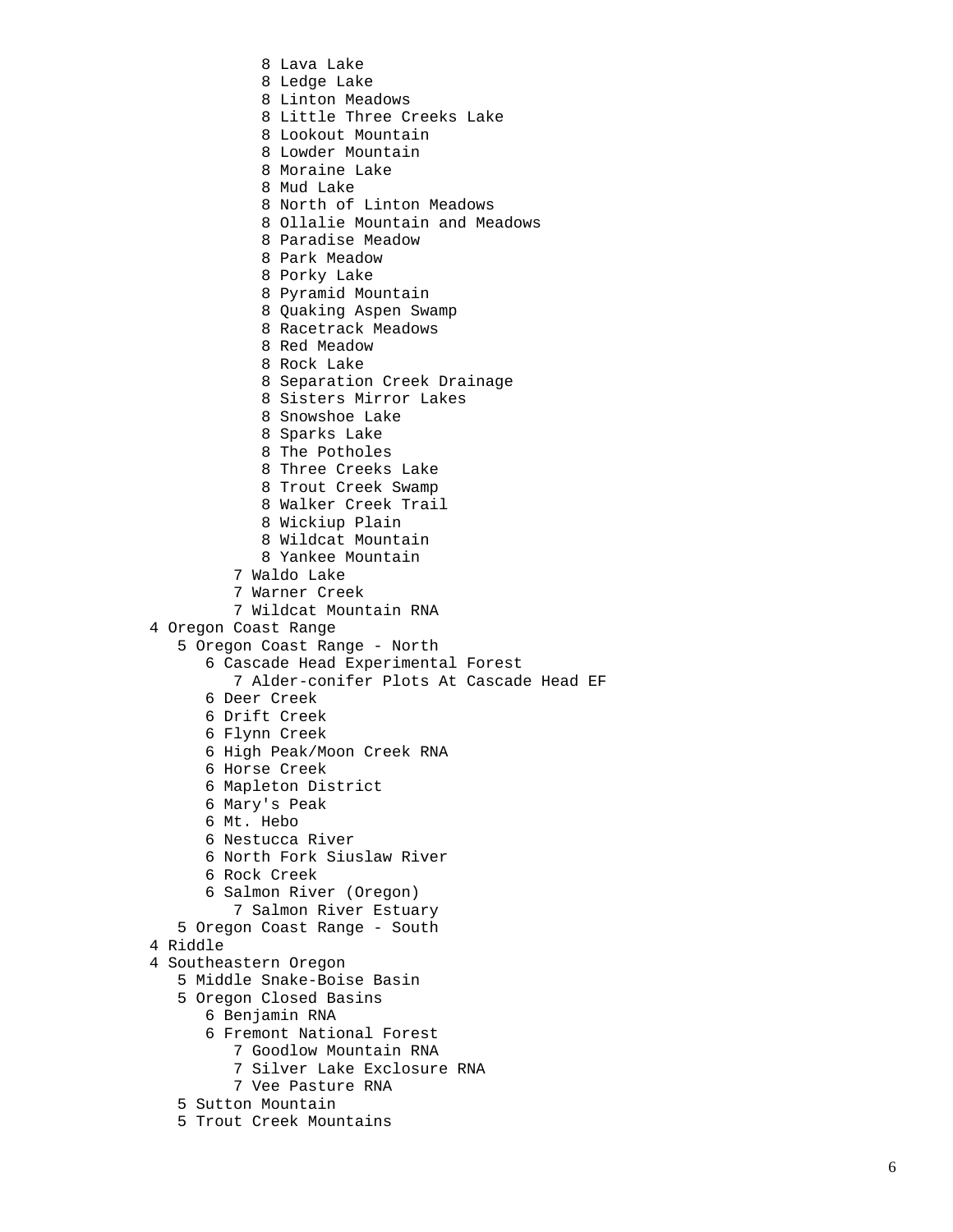```
 4 Southern Oregon Coastal (Southwest Oregon) 
      5 Elliott State Forest 
      5 Klamath Mountains 
      5 Oregon Coast - South 
      5 Rogue River National Forest 
         6 Ashland RNA 
         6 Dead Indian Plateau 
      5 Siskiyou Mountains 
      5 Siskiyou National Forest 
         6 Cedar Log Flat RNA 
         6 Coquille River Falls RNA 
         6 Elk River 
         6 Hoover Gulch RNA 
         6 Lemmingsworth Gulch RNA 
         6 Port Orford Cedar RNA 
         6 Wheeler Creek RNA 
      5 Umpqua National Forest 
         6 Cougar Butte RNA 
         6 Dog Prairie, Umpqua NF, Douglas Co., OR 
         6 Layng Creek, Umpqua NF, Cottage Grove Distr., Lane Co., OR 
         6 Limpy Rock RNA 
         6 Little River, Umpqua NF, N. Umpqua Distr., Douglas Co., OR 
         6 Myrtle Island RNA 
         6 South Umpqua Experimental Forest 
             7 Coyote Creek Watersheds 
         6 Squaw Flat RNA 
          6 Watson Falls, Umpqua NF, Douglas Co., OR 
   4 Western Oregon 
   4 Willamette River Basin 
      5 Clackamas River 
         6 River Mill Dam 
      5 Corvallis Watershed 
      5 Lane County 
      5 Linn County 
      5 MacDonald-Dunn Research Forest 
         6 Dunn Forest 
      5 Willamette River 
         6 Middle Fork Willamette River 
         6 North Fork Middle Fork Willamette River 
      5 Willamette Valley 
         6 Horse Rock Ridge RNA 
3 Pacific Northwest Coast 
   4 Hemlock-spruce Growth And Yield 
3 Washington 
   4 Blue Mountains - Washington 
   4 Capital Forest, Capital Forest, Thurston Co., WA 
   4 Chehalis Basin 
      5 Delezene Creek 
   4 Olympic Peninsula 
      5 Hemlock Experimental Forest 
      5 Hoh River 
         6 South Fork Hoh River 
      5 Olympic National Forest 
         6 Quinault RNA 
         6 Wet Weather Creek RNA 
      5 Olympic National Park 
   4 Upper Columbia River Basin 
      5 Baird Basin RNA 
      5 Colville National Forest 
         6 Maitlen Creek RNA 
         6 Round Top Mountain RNA 
         6 Salmo RNA
```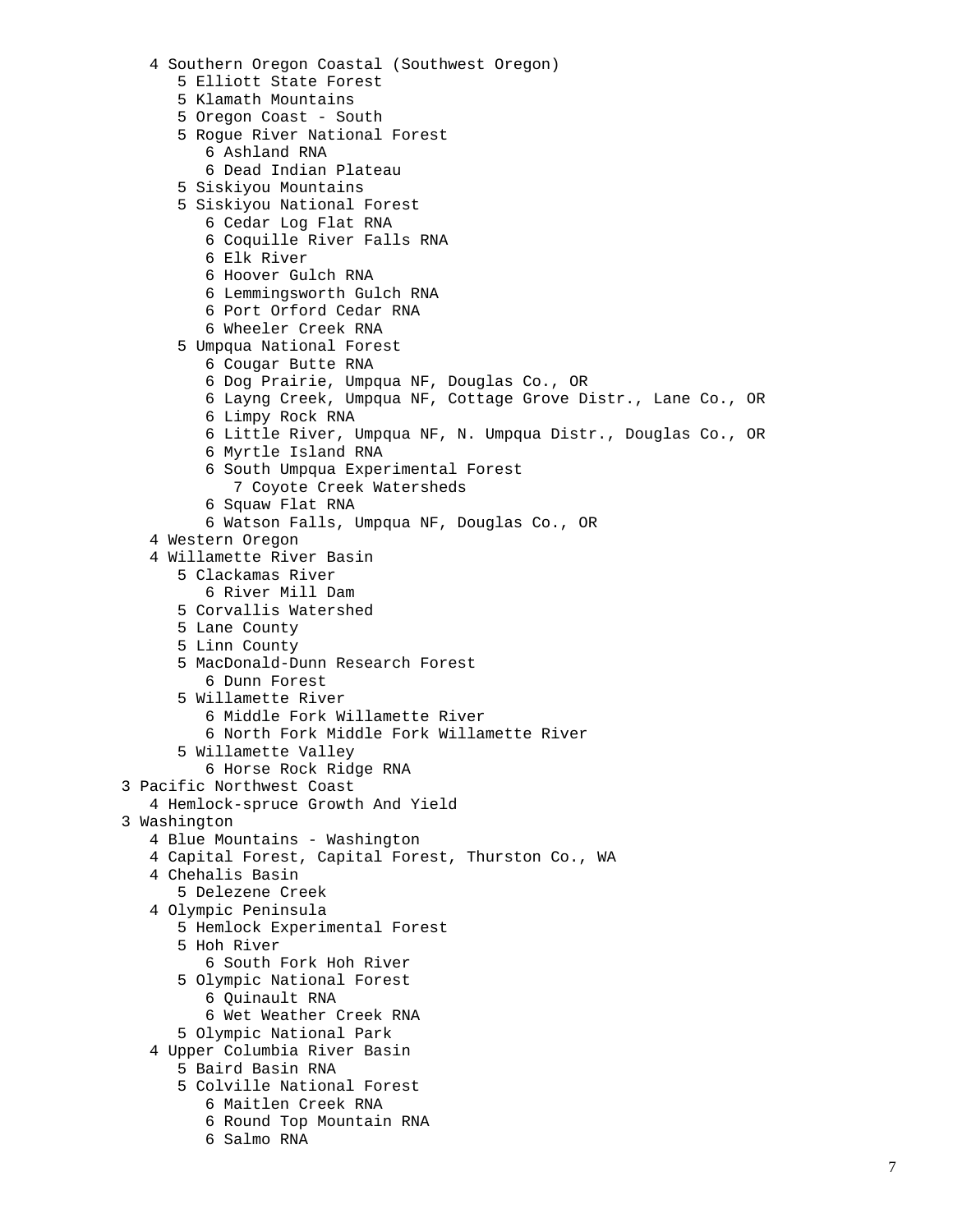#### 4 Washington Cascades

- 5 Eastern Washington Cascades
	- 6 Okanogan National Forest
		- 7 Roger Lake RNA
		- 7 Wolf Creek RNA
	- 6 Wenatchee National Forest
		- 7 Eldorado Creek RNA
		- 7 Fish Lake Bog RNA
		- 7 Thompson Clover RNA
- 5 Southwest Washington
	- 6 Gifford Pinchot National Forest
		- 7 Butte, Gifford Pinchot NF, Randle Distr., Skamania Co., WA
		- 7 Butter Creek RNA
		- 7 Cedar Flats RNA
		- 7 Goat Marsh RNA
		- 7 Little White Salmon, Gifford Pinchot NF, Skamania Co.,WA
		- 7 Paradise Hills, Gifford Pinchot NF, Skamania Co., WA
		- 7 Sister Rocks RNA
		- 7 Steamboat Mountain RNA
		- 7 T.T. Munger RNA
	- 6 Mount St. Helens
		- 7 Chambers Lake 1
		- 7 Cispus River
		- 7 Mosquito Meadows
			- 8 Pine Creek Ridge Transect A
			- 8 Pine Creek Ridge Transect B
			- 8 Plains of Abraham
			- 8 Pumice Plain
			- 8 Studebaker Ridge
			- 8 Toutle Ridge
		- 7 Toutle River
	- 6 Wind River Experimental Forest
		- 7 Panther Creek Division, Wind River Experimental Forest
- 5 Western Washington Cascades
	- 6 Charles Lathrop Pack Experimental Forest
	- 6 Findley Lake Reserve and Research Area
	- 6 Mt. Baker-Snoqualmie National Forest
		- 7 Lake Twentytwo RNA
		- 7 Long Creek RNA
		- 7 Meeks Table RNA
		- 7 North Fork Nooksack RNA
		- 7 Perry Creek RNA
	- 6 Mt. Rainier National Park
		- 7 Mt Rainier Reference Stands
		- 7 Mt. Rainier, RAIN
		- 7 Ohanapecosh Park
	- 6 North Cascades
	- 6 Snoqualmie National Forest
- 4 Yakima Basin
- 2 Pennsylvania
- 2 Puerto Rico
	- 3 Guanica State Forest, Puerto Rico
	- 3 Luquillo Experimental Forest
	- 3 Quebrada Bisley
- 2 South Carolina
	- 3 North Inlet, South Carolina
- 2 Southeastern United States
	- 3 Appalachian Mountains
		- 3 Great Smoky Mountains

# 2 Tennessee

- 3 Walker Branch
	- 4 West Fork Walker Branch